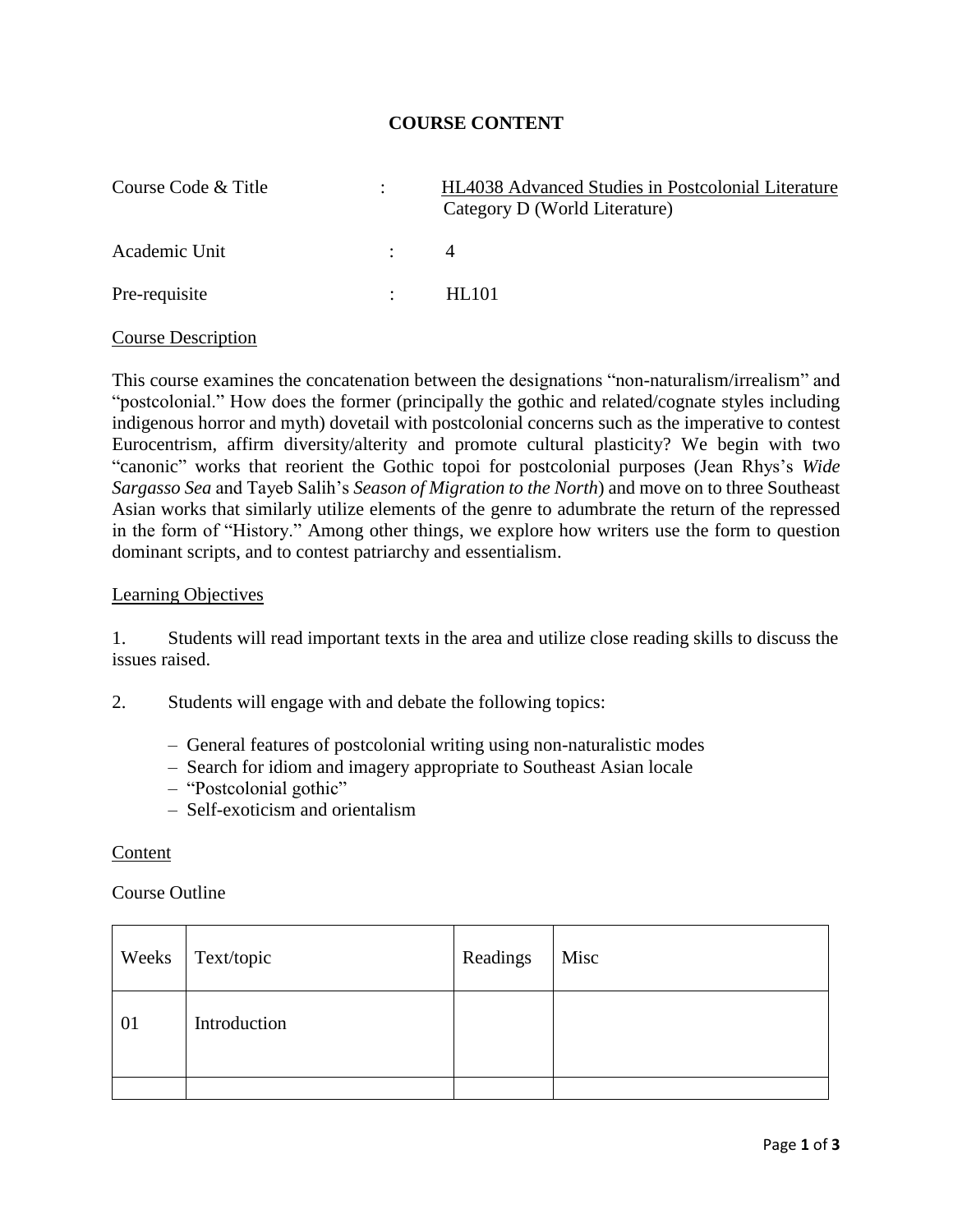| $02\,$ | Wide Sargasso Sea                |
|--------|----------------------------------|
| 03     | Wide Sargasso Sea                |
| 04     | Season of Migration to the North |
| 05     | Season of Migration to the North |
| 06     | Ilustrado                        |
| 07     | Ilustrado                        |
|        | <b>RECESS</b>                    |
| 08     | Beauty is a Wound                |
| 09     | Beauty is a Wound                |
| 10     | Fish-Hair Woman                  |
| 11     | Fish-Hair Woman                  |
| $12\,$ | <b>Essay Consultation</b>        |
| 13     | Summary                          |

# Learning Outcome

Students will obtain a grounding in the sub-field as well as knowledge of its recurrent concerns and debates.

# Student Assessment